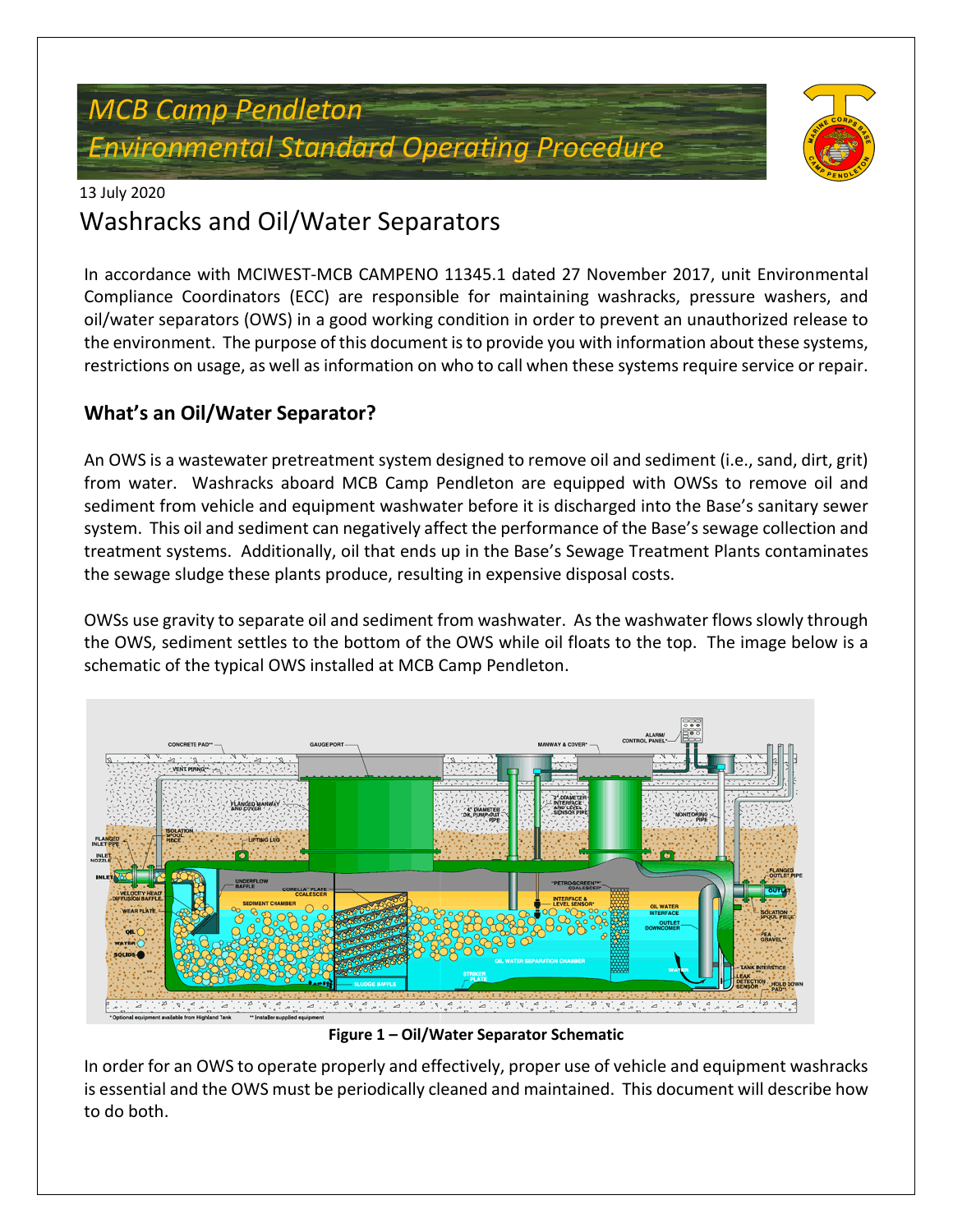### **Washrack Operations Requirements**

It is imperative that your command follow these guidelines to ensure proper operation of the OWS and protection of the environment.

#### **DO**

- Inspect your washrack on a weekly basis using the designated inspection form. Document the inspection in a logbook. An example logbook format is provided at the end of this ESOP.
- Submit a work request and notify the proper individuals when the OWS or pressure washers need service or maintenance.
- **Ensure spill kit materials are easily accessible in case of leaks or spills.**
- Use dry methods (i.e., rags or dry-sweep) to remove liquids from equipment, shipping containers, drain pans, and vehicle hulls prior to washing.

#### **DON'T**

- Do not dump or dispose of anything on the washrack.
- Do not use any kind of detergent, soap, or cleaning product while washing vehicles or equipment. Detergent and soap cause the oil to pass through the OWS.
- Do not wash POL laden engines or oily parts on the washrack.
- Do not park or store vehicles, equipment, or supplies on the washrack (unless the vehicles are being washed).
- Do not perform maintenance on vehicles or equipment on the washrack.
- Do not rinse out fuel tanks, sixcons, jerry cans or other fuel containers on the washrack.\* \* Fuel containers can be cleaned by contacting your unit's hazardous waste disposal representative.

### **ECC Responsibilities**

Per MCIWEST-MCB CAMPENO 11345.1, Environmental Compliance Coordinators (ECC) are responsible for the operation and maintenance of all washracks and OWSs in their area. Specifically:

- 1. Conduct and document a weekly inspection of the OWS using a SludgeJudge™ or similar device to measure the depth of sediment and oil in the OWS. Inspections should be documented in a green field notebook and available for review upon request.
- 2. Initiate a service call to clean out the OWS when the accumulation of sediment is greater than six inches or when the accumulation of oil is greater than three inches.
- 3. Ensure that all manholes and access hatches are accessible and can be opened for inspections.
- 4. Ensure that washrack drains are clean of sand and sediment. Sand and sediment should be removed and placed in drums for storage until full. Full drums should be managed as hazardous waste.
- 5. Ensure that the washrack is kept free of trash and debris.
- 6. Prohibit the following: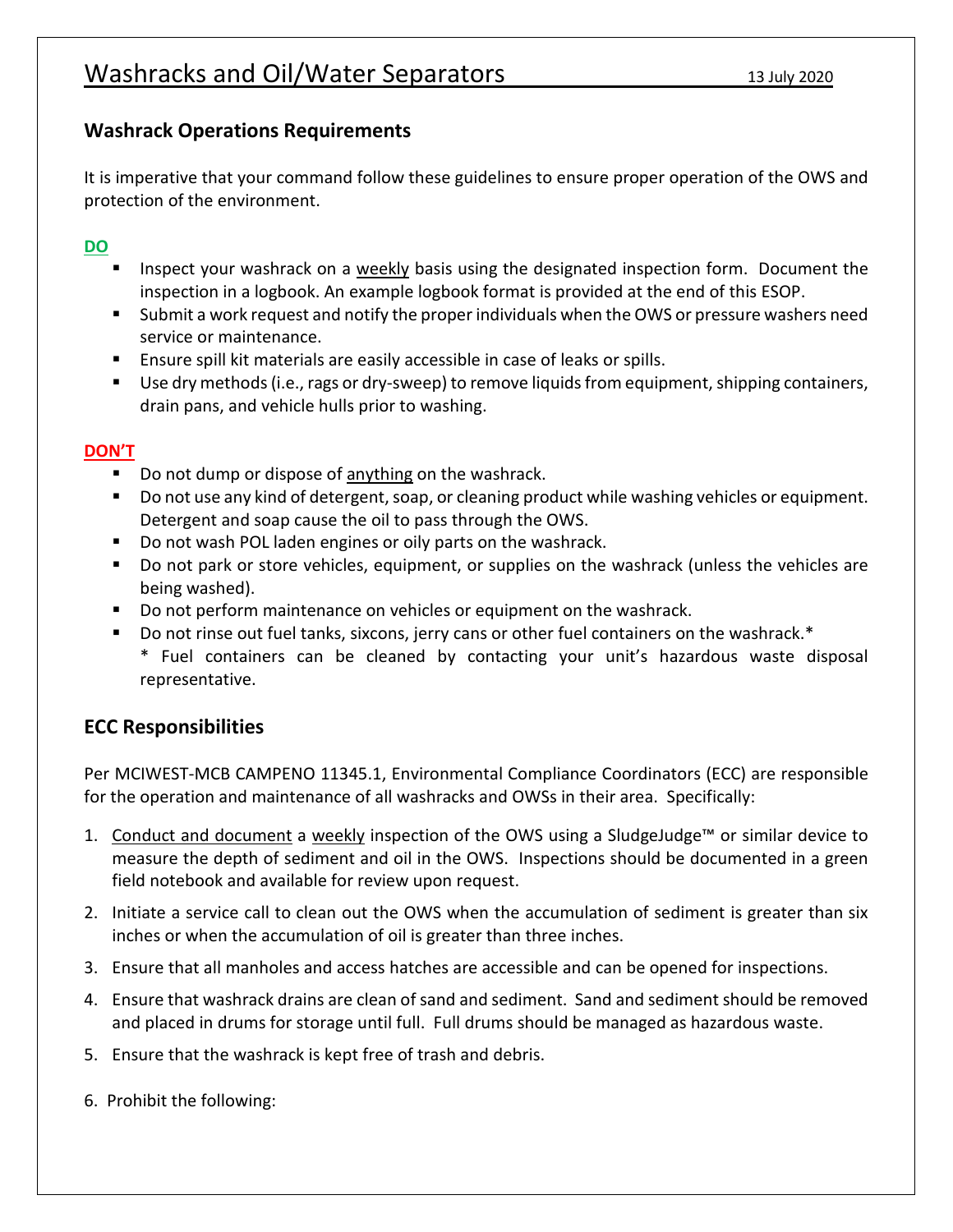## Washracks and Oil/Water Separators 13 July 2020

- a. The use of detergents, soaps, degreasers, or any other cleaning chemicals on the washrack.
- b. The storage of vehicles, equipment, or chemicals on the washrack.
- c. The dumping of any substances into the washrack.

Most importantly, educate the people in your command about the requirements of washrack use.

#### **Maintenance, Repairs, and Service**

OWSs. In the event that your OWS inspection shows sediment depth greater than six inches or oil accumulation greater than three inches, or in the event that the washrack drains are clogged or standing water is present on the washrack, unit ECCs shall submit a work request through their S-4 that the OWS requires cleaning.

The following information shall be submitted on the work request:

- Name and location of unit
- $\blacksquare$  Inches of oil and sediment

In addition to submitting a work request through your S-4, notify the Environmental Security Hazardous Waste Section, via email (PNDL ENV-Hazardous-Waste@usmc.mil) or by calling (760) 725-4375.

Pressure Washers. Most of the washracks on the Base are equipped with pressure washers. In the event that the pressure washers at your facility are out of operation, leaking, or require other service, submit a work request to your S-4 and notify the Facilities Service Contracts person listed below. To replace the hoses and wands, it is the tenant's responsibility to procure such items thru serve-mart or similar outlet.

Closed-Loop Washracks. Some washracks on Base discharge to a closed-loop recycling system instead of an OWS. If your facility has a closed-loop system and it requires service or maintenance, submit a work request to your S-4 and contact:

Mr. Chris Abello Facilities Service Contracts chris.abello@usmc.mil (760) 763-8192

#### **Wastewater Source Control Pretreatment Program**

This environmental standard operating procedure was developed as part of the Marine Corps Base Camp Pendleton Wastewater Source Control Pretreatment Program (SCPP). This program is managed by the Facilities Maintenance Department (FMD). The purpose of this program is to identify and where possible, eliminate or minimize pollutants and contaminants entering the Base's sewer system. As part of the SCPP, FMD conducts quarterly site visits to inspect the condition of the washracks and OWSs and to provide onsite basic awareness training for the commands and organizations that operate washracks. Also during these site visits, your OWS logbook will be reviewed to ensure weekly inspections are being conducted.